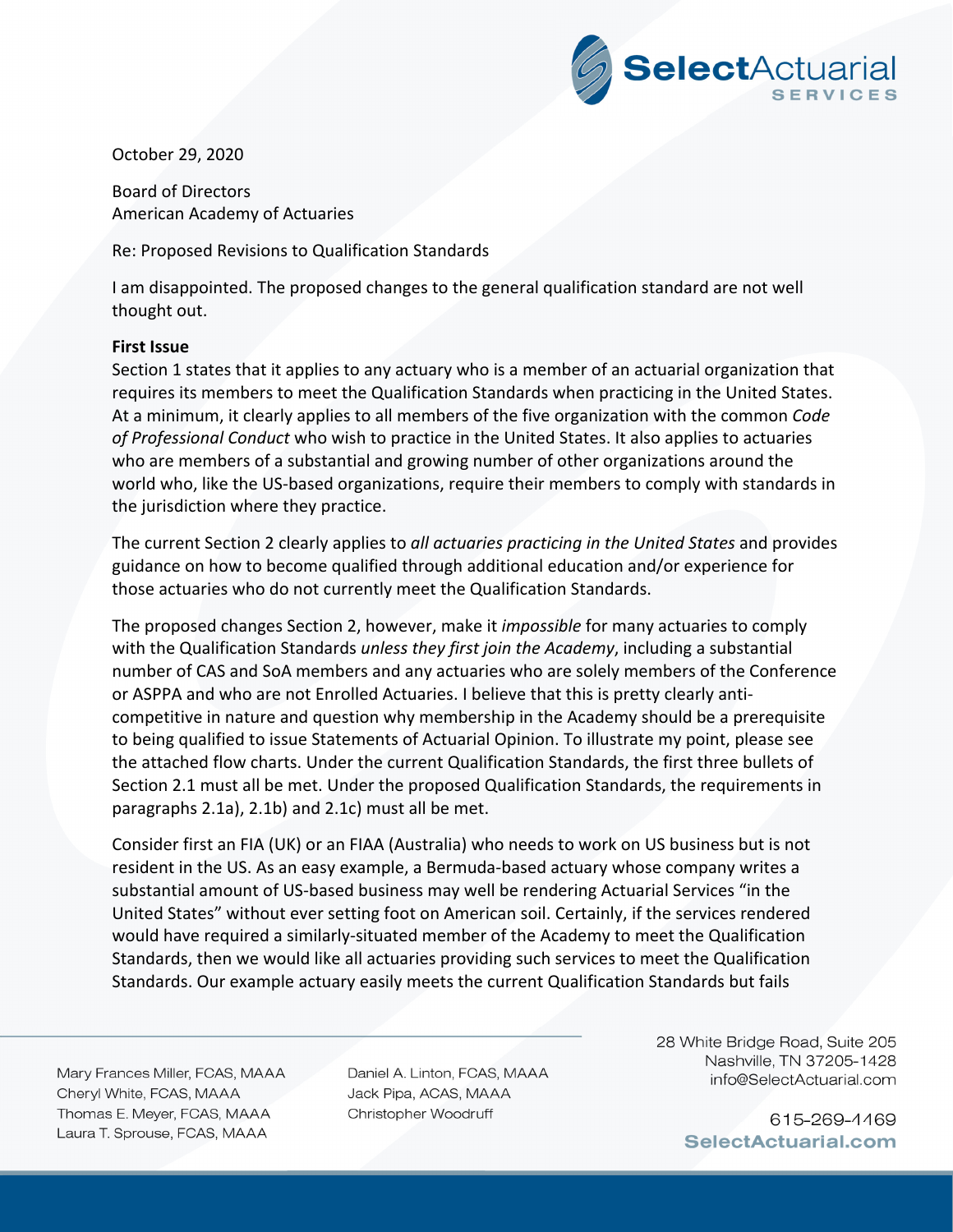proposed test 2.1a) and cannot meet it without taking CAS or SoA exams or joining the Academy.

Now let's look at an example somewhat closer to home: the FCAS who took the Canadian specialization track. This actuary may or may not be resident in the US; many Canadian actuaries also work on US business and take the US Qualification Standards very seriously. This actuary also ends up in the "not qualified" box on the revised flowchart without membership in the Academy.

And finally, consider the FCA who practices only in the United States and has chosen for any number of reasons to maintain membership only in that organization upon completion of examinations but before attaining 3 years of experience. Under the proposed changes to Section 2.1, this actuary also can only meet the qualification standard by paying dues to the Academy, the CAS or the SoA.

I note that passing the US specific exams is not a requirement for membership in the Academy. An actuary who has been resident in the US for at least 3 years can just join up; an actuary who is a non‐resident or who has lived in the US for less than 3 years needs only to certify familiarity with US laws and practices. Somehow joining the Academy magically makes an actuary more qualified?

The intent here was possibly to ensure that issuers of Statements of Actuarial Opinion know what they are doing with regard to US laws and regulations, but 2.1c) already requires that, and membership in the Academy does not. Disenfranchising whole swathes of practitioners because they pay dues to the wrong organization or took the wrong exams is not the right approach.

The only change needed is a recognition that the International Actuarial Association no longer uses the "fully qualified" term, and instead substitute "or an actuary who is a member of an IAA member organization and whose basic education complied with the IAA Syllabus of Basic Education."

## **Second Issue**

As stated in the covering memorandum, the current Qualification Standards are perhaps too rigid because they list the practice areas that require fellowship or extended experience. There are several issues with the proposed changes:

1. Sections 2.1d)(1) and 2.1d)(2) are ambiguous. Does a fellow of the CAS or the SoA also have to be a member of the Academy? In order to get to these paragraphs, anyone who is not a member of the CAS or the SoA already has to be a member of the Academy per

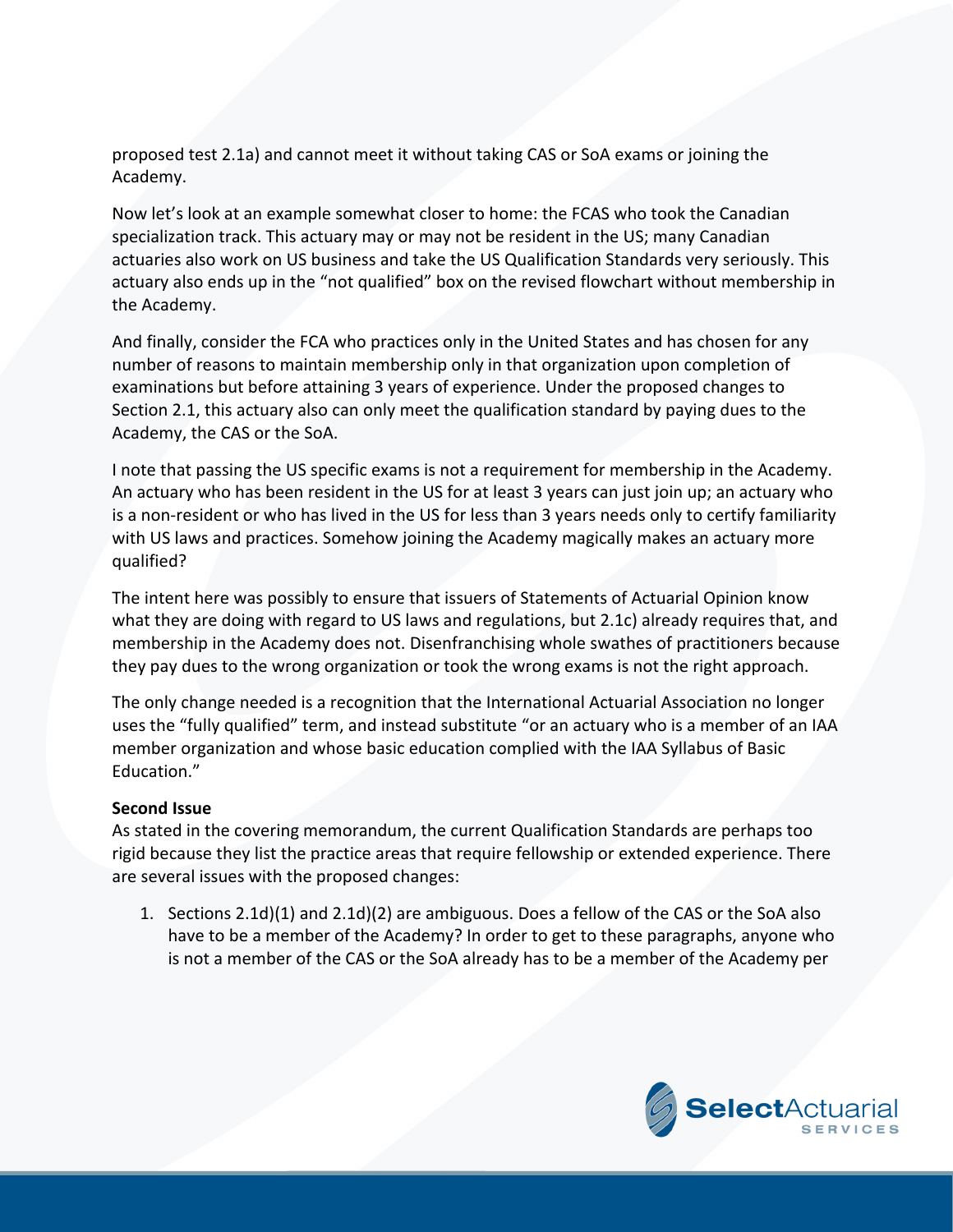paragraph 2.1a). So does reference here to Academy membership extend to actuaries in (i) as well as (ii)? If not, why repeat the Academy membership requirement here?

2. There are many non‐US actuarial organizations. Does an ASA who is a member of the Actuarial Society of Uganda and did a one‐year specialization course in life insurance at Makarere University count? The ASU only has one category of membership, so our ASA is at the "highest level." The current Qualification Standards refer to actuarial organizations that are Full Members of the International Actuarial Association for a reason. Please don't lose that just because the Academy has chosen to drop its membership in the IAA.

Suggested alternative wording for Paragraph 2.1d):

- (1) (i) For SAOs in the casualty practice area, attain fellowship in the CAS; or (ii) for SAOs in any practice area, attain fellowship in the SoA or an equivalent designation from another actuarial organization and complete a specialty track in an area of practice directly relevant to the subject of the SAO; or
- (2) Attain fellowship in the CAS or the SoA or an equivalent designation from another actuarial organization and have a minimum of one year of responsible. . .

The proposed changes to the Specific Qualification Standard are appropriate.

Sincerely,

Miller

Mary Frances Miller, FCAS, MAAA, Hon FIA Mary Frances **Poly Standally signed by Mary** Date: 2020.10.29 22:46:05 -05'00'

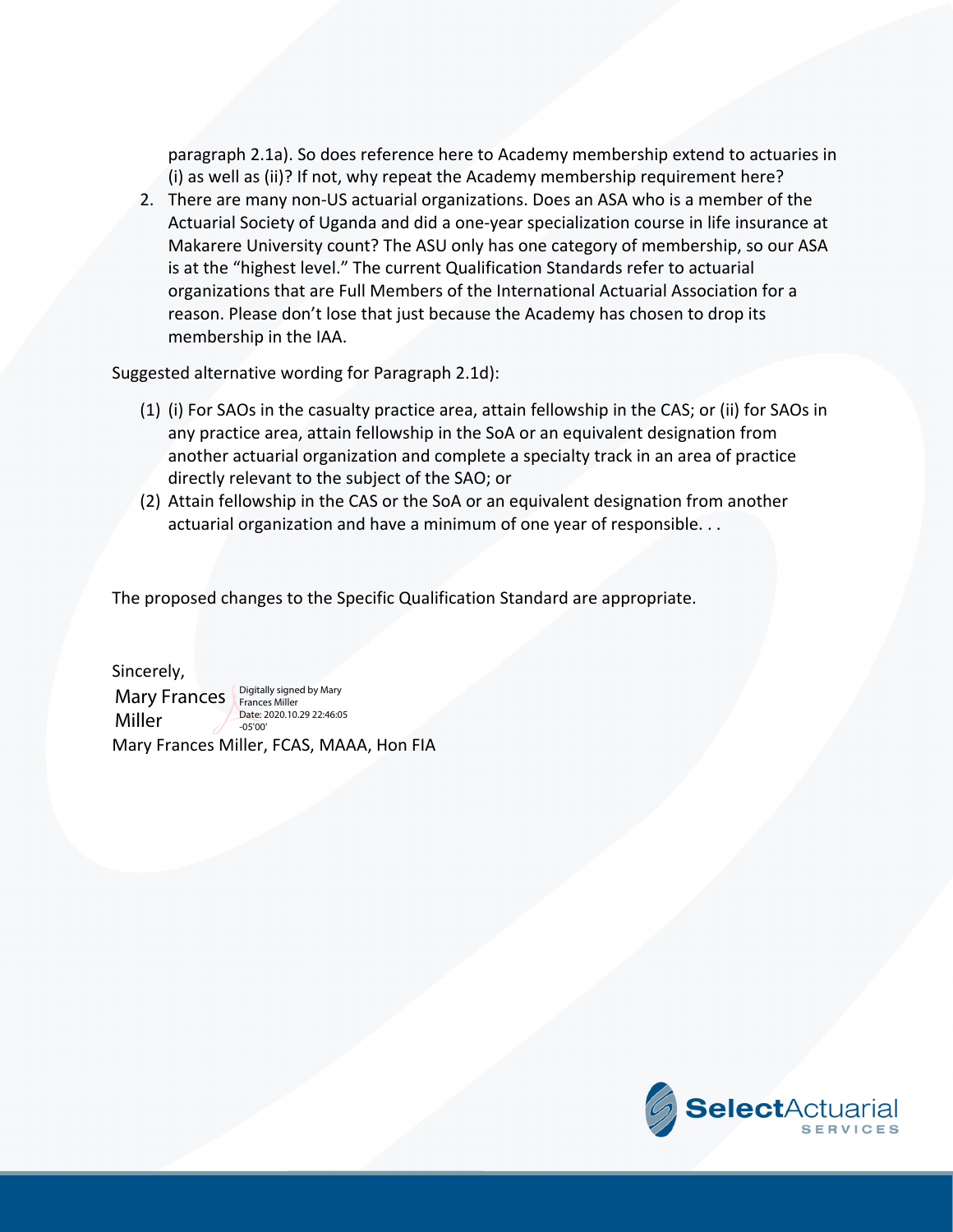

## Current Section 2.1 first three requirements